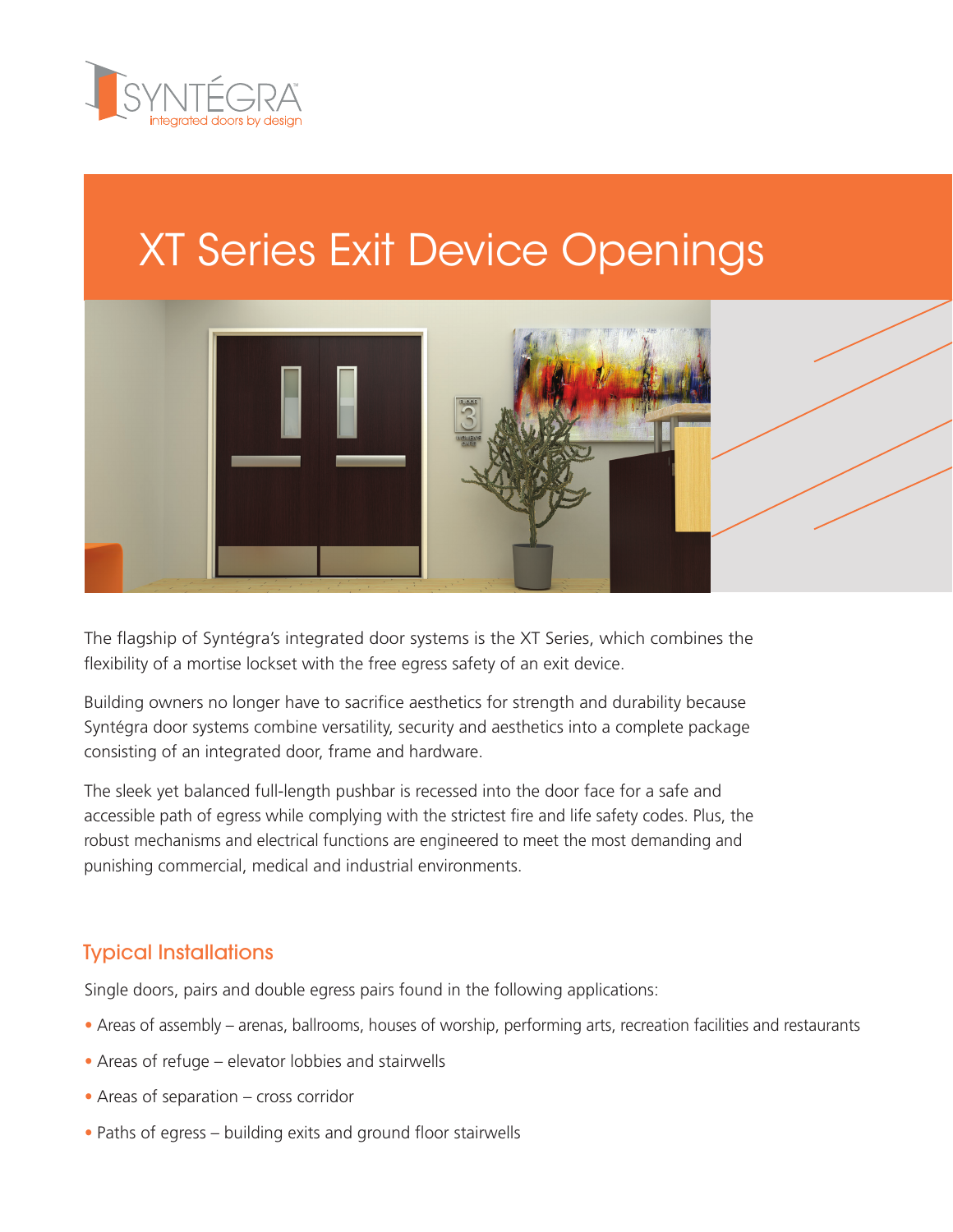## XT Series Benefits

### The Syntégra Edge<sup>™</sup>

#### Tested Durability

- **•** Heavy-wall aluminum construction
- **•** Pushbar holds retracted when the door is in the open position, maximizing the clear opening width and limiting damage
- **•** Exceeds ANSI/BHMA A156.3 Standards for Exit Devices

#### Enhanced Security

- **•** Patent-pending friction-limiting latchbolt with 7/8" throw
- **•** Available in top latching or top and bottom latching
- **•** Exterior lever with anti-abuse clutch
- **•** Protected latches and operating mechanisms are concealed within the steel door and sheltered from attack, abuse and tampering

#### **Versatility**

- **•** Extensive list of ANSI functions to fit most openings and applications
- **•** Access control ready with latch retraction, electrified lever and RX options
- **•** Electrical options available in kit-form allowing for future upgrades

#### Uncompromised Safety

- **•** Listed for Panic Hardware (UL305) and for fire tests (UL10C) with single-point top latching or top and bottom latching.
- **•** Pushbar holds retracted when the door is in the open position maximizing the clear opening
- **•** Top latching instead of side edge latchbolt and strike for singles and pairs prevents catching on clothing or equipment
- **•** Optional antimicrobial coatings available for healthcare, education and other germ sensitive environments
- **•** CleanVue Simple hygienic release feature allows for full access to the pushbar for sanitizing without disassembly.

#### Unequaled Aesthetics

- **•** Minimized pushbar end caps with hidden fasteners provides clean, uninterrupted lines
- **•** Pushbar available in architectural and décor-matching finishes
- **•** Escutcheon-free levers available in the most popular styles and finishes
- **•** Optional integrated top strike prep eliminates the need for a surface mounted auxiliary plate
- **•** Projection type latchbolt minimizes the top strike view and minimizes the top door "notch" required by others
- **•** No floor strikes required means fire ratings without the need for bottom latchbolts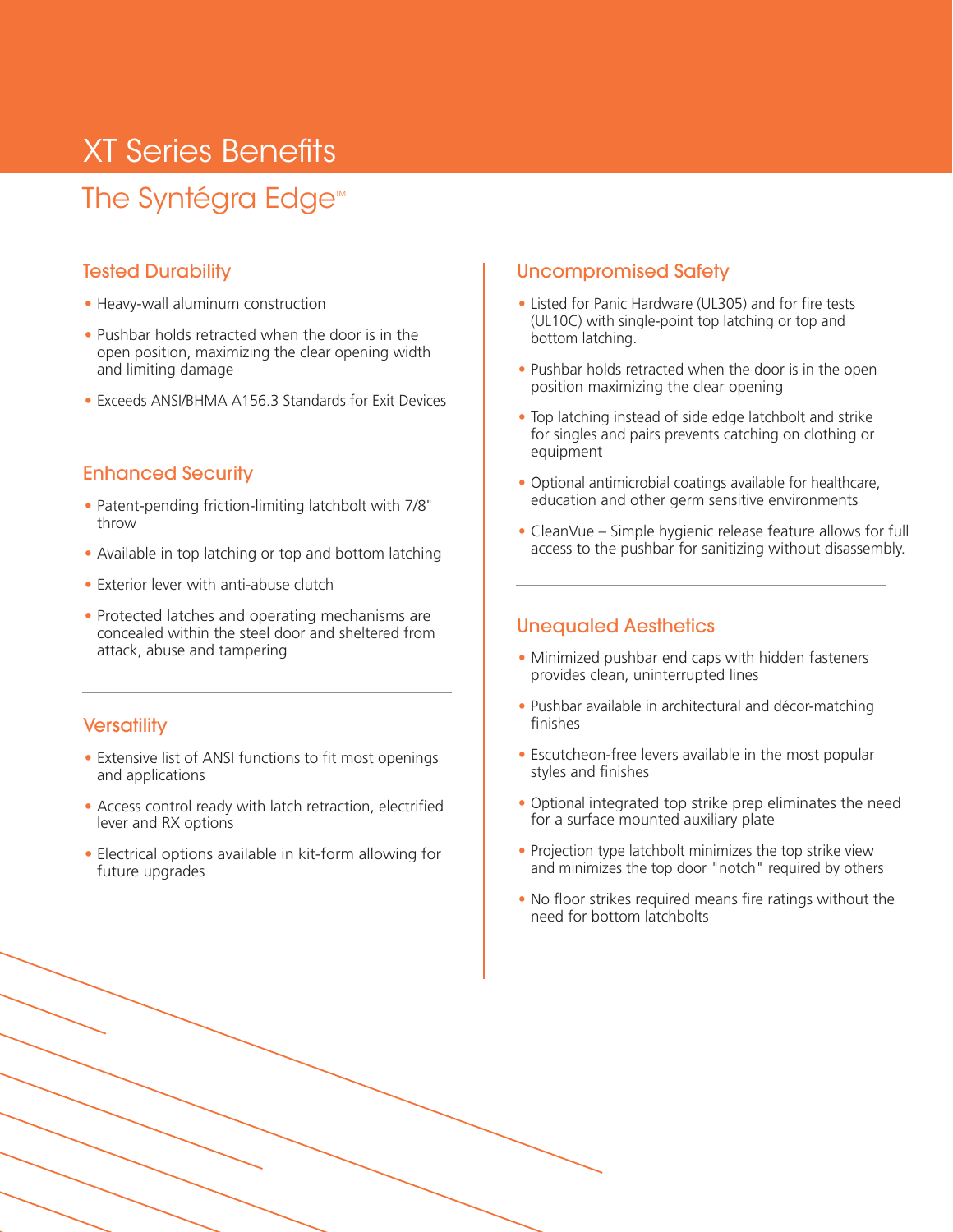## XT Series ANSI/BHMA Functions

|                    | <b>Model # ANSI Function</b> | <b>Description</b>                                                                                          |
|--------------------|------------------------------|-------------------------------------------------------------------------------------------------------------|
| <b>XT</b>          | 01                           | Exit only, no trim.                                                                                         |
| <b>XT</b>          | 02                           | Entrance by fixed lever/pull when actuating bar is locked/<br>dogged down. Non-rated openings only.         |
| <b>XT-LC</b>       | 03                           | Entrance by fixed lever/pull when latch is released by key.<br>Key removable only when locked (Nightlatch). |
| XT-LC              | 08                           | Entrance by lever. Key locks or unlocks lever.                                                              |
| XT-LC              | 09                           | Entrance by lever. Key removable only when locked (Nightlatch).                                             |
| XT-LC <sub>2</sub> | 10                           | Entrance by lever. Inside or outside key locks or unlocks lever.<br>Outside key releases latch.             |
| XT-C               | 13                           | Entrance by key.                                                                                            |
| XT-L               | 14                           | Entrance by lever. Always active, no cylinder.                                                              |

### Exterior Lever Options







**01** - Square Lever **02** - Tubular Lever **03** - Curved Lever



### Hardware Finish Options



- 
- 
- **•** 605E Polished Brass **•** 630 Satin Stainless Steel